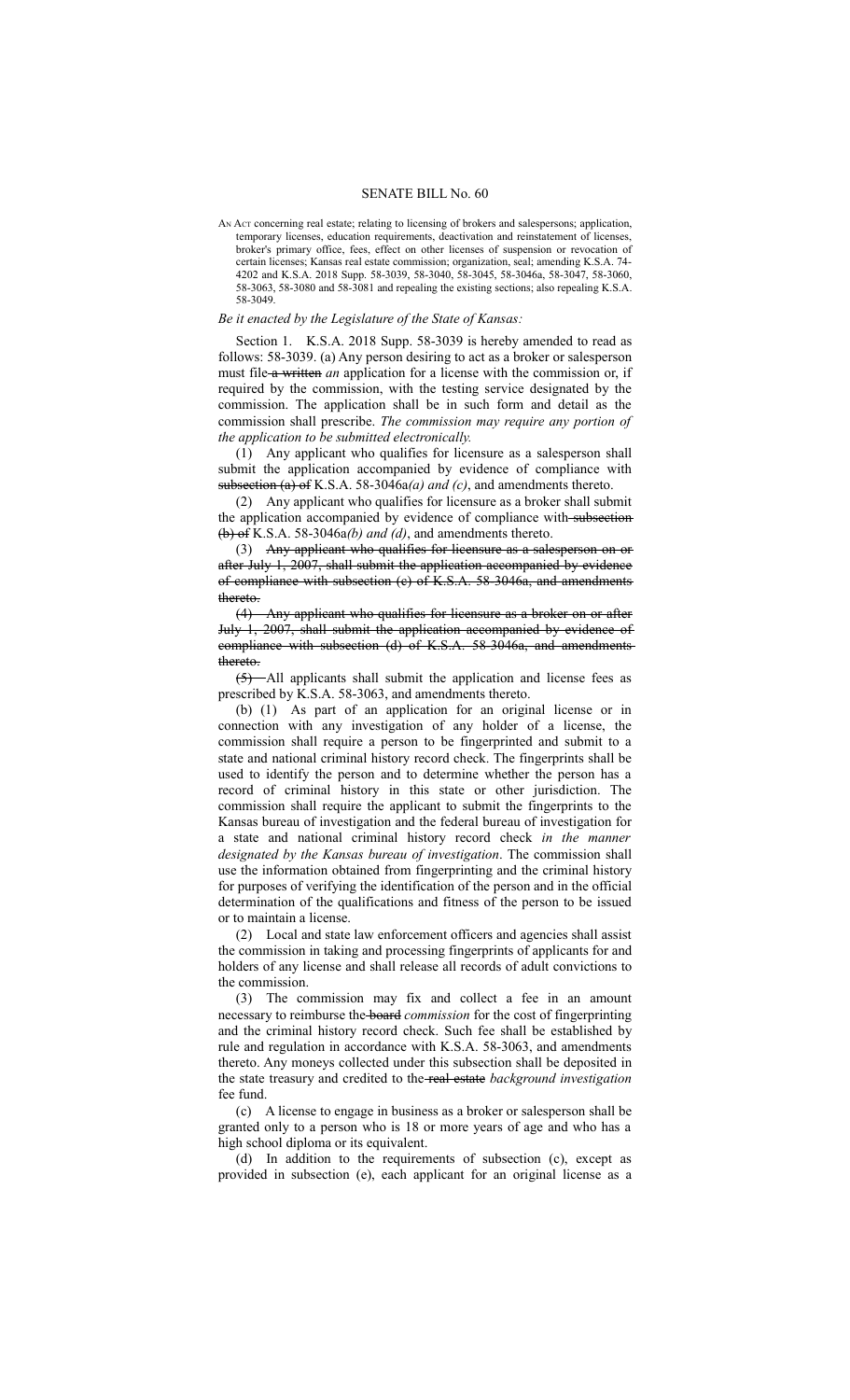broker shall have been:

(1) licensed as a salesperson in this state or as a salesperson or broker in another state, and shall have been actively engaged in any of the activities described in subsection (f) of K.S.A. 58-3035(f), and amendments thereto, for a period of at least two years during the five *three* years immediately preceding the date of the application for a license; or*.*

(2) if an applicant resides in a county that has a population of 20,000 or less, the commission may, upon a finding that such county suffers from a shortage of brokers and upon compelling evidence of need, waive or alter the requirements of this subsection. The commission shall adopt rules and regulations to establish alternative licensing criteria for such applicants *The commission may adopt rules and regulations to implement the provisions of this subsection*.

(e) The commission may accept proof of experience in the real estate or a related business or a combination of such experience and education which the commission believes qualifies the applicant to act as a broker as being equivalent to all or part of the experience required by subsection (d).

(f) Each applicant for an original license shall be required to pass an examination covering the subject matter which brokers or salespersons generally confront while conducting activities that require a real estate license. The examination shall consist of a general portion that tests the applicant's knowledge of real estate matters that have general application. The state portion of the examination shall test the applicant's knowledge of real estate subject matter applicable to a specific jurisdiction.

(1) Except as provided in K.S.A. 58-3040, and amendments thereto, each applicant for an original license shall be required to pass the general or national portion of the examination.

(2) Each applicant for an original license shall be required to pass the Kansas state portion of the examination.

(3) No license shall be issued on the basis of an examination if either or both portions of the examination were administered more than six months prior to the date that the applicant's application is filed with *received by* the commission. The examination may be given by the commission or any person *testing service* designated by the commission. Each person taking the examination shall pay the examination fee prescribed pursuant to K.S.A. 58-3063, and amendments thereto, which fee the commission may require to be paid to it or directly to the testing service designated by the commission. The examination for a broker's license shall be different from or in addition to that for a salesperson's license.

(g) The commission, prior to granting an original license, shall require proof that the applicant has a good reputation for honesty, trustworthiness, integrity and competence to transact the business of a broker or salesperson in such manner as to safeguard the public interest.

(h) An application for an original license as a salesperson or associate broker shall be accompanied by the recommendation of the supervising broker or branch broker with whom the salesperson or associate broker is to be associated, or by whom the salesperson or associate broker is to be employed, certifying that the applicant is honest, trustworthy and of good reputation.

(i) (1) Each applicant for an original salesperson's license who meets the requirements of this act prior to July 1, 2007, shall be issued a temporary salesperson's license which shall expire six months after the last calendar day of the month in which the license was issued, on the last calendar day of that month.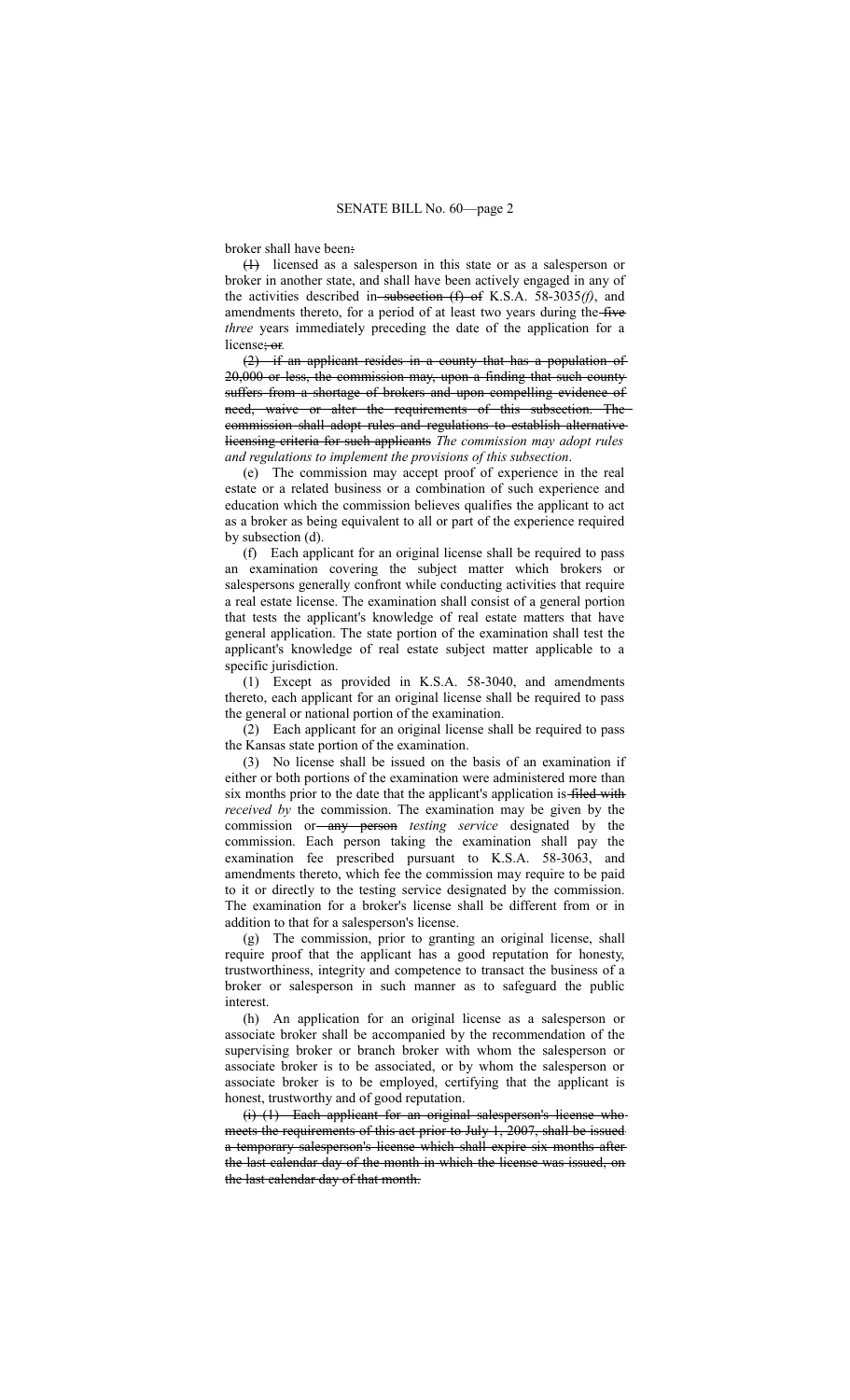(2) No later than 10 days prior to the expiration date of a temporary salesperson's license, the salesperson shall file an application on a form provided by the commission. The application shall be accompanied by the license fee prescribed by K.S.A. 58-3063, and amendments thereto, and evidence of compliance with the requirements of subsection (f)(1) of K.S.A. 58-3046a, and amendments thereto. The commission shall issue a salesperson's license to a person who complies with the provisions of this paragraph. The issuance date of the salesperson's license shall be the day following the expiration date of the temporary license. The expiration date of the license shall be determined in accordance with a schedule established by rules and regulations of the commission.

(3) Failure to comply with the provisions of paragraph (2) shall automatically cancel the temporary license on its expiration date.

(4) A person whose temporary salesperson's license was canceled pursuant to paragraph (3) may apply for a salesperson's license if such application, the license fee prescribed by K.S.A. 58-3063, and amendments thereto, plus a late fee of \$50 and evidence of attendance of 30 hours of instruction received after issuance of the temporary license pursuant to subsection (f)(1) of K.S.A. 58-3046a, and amendments thereto, are received by the commission within threemonths after the expiration date of the temporary license. The commission shall issue a salesperson's license to a person who complies with the provisions of this paragraph. The expiration date of the license shall be determined in accordance with a schedule established by rules and regulations of the commission.

(j) Each applicant for an original salesperson's license who meets the requirements of this act on and after July 1, 2007, shall be issued a salesperson's license. The expiration date of the license shall be determined in accordance with a schedule established by rules and regulations of the commission.

Sec. 2. K.S.A. 2018 Supp. 58-3040 is hereby amended to read as follows: 58-3040. (a) A nonresident of this state may be granted a broker's license if:

(1) The nonresident is licensed as a broker in the nonresident's state of residence; and

(2) such *the* nonresident meets all requirements imposed by this act on Kansas residents for licensure as a broker, except as provided by subsection (e).

(b) A nonresident broker may be granted a salesperson's license, if:

(1) The nonresident is licensed as a broker in the nonresident's state of residence;

(2) such *the* nonresident meets all requirements imposed by this act on Kansas residents for licensure as a broker, except for the requirements of K.S.A. 58-3039(d) $(1)$  or (e), and amendments thereto, and the nonresident does not qualify for a waiver pursuant to subsection (e); and

(3) the nonresident submits the certification described in K.S.A. 58-3039(h), and amendments thereto.

(c) A nonresident salesperson employed by or associated with a broker licensed pursuant to this act may be granted a salesperson's license under such *the* broker, if:

(1) The salesperson is licensed as a salesperson in the salesperson's state of residence; and

(2) such *the* salesperson meets all requirements imposed by this act on Kansas residents for licensure as a salesperson, except as provided by subsection (f).

(d) The commission may enter into agreements with other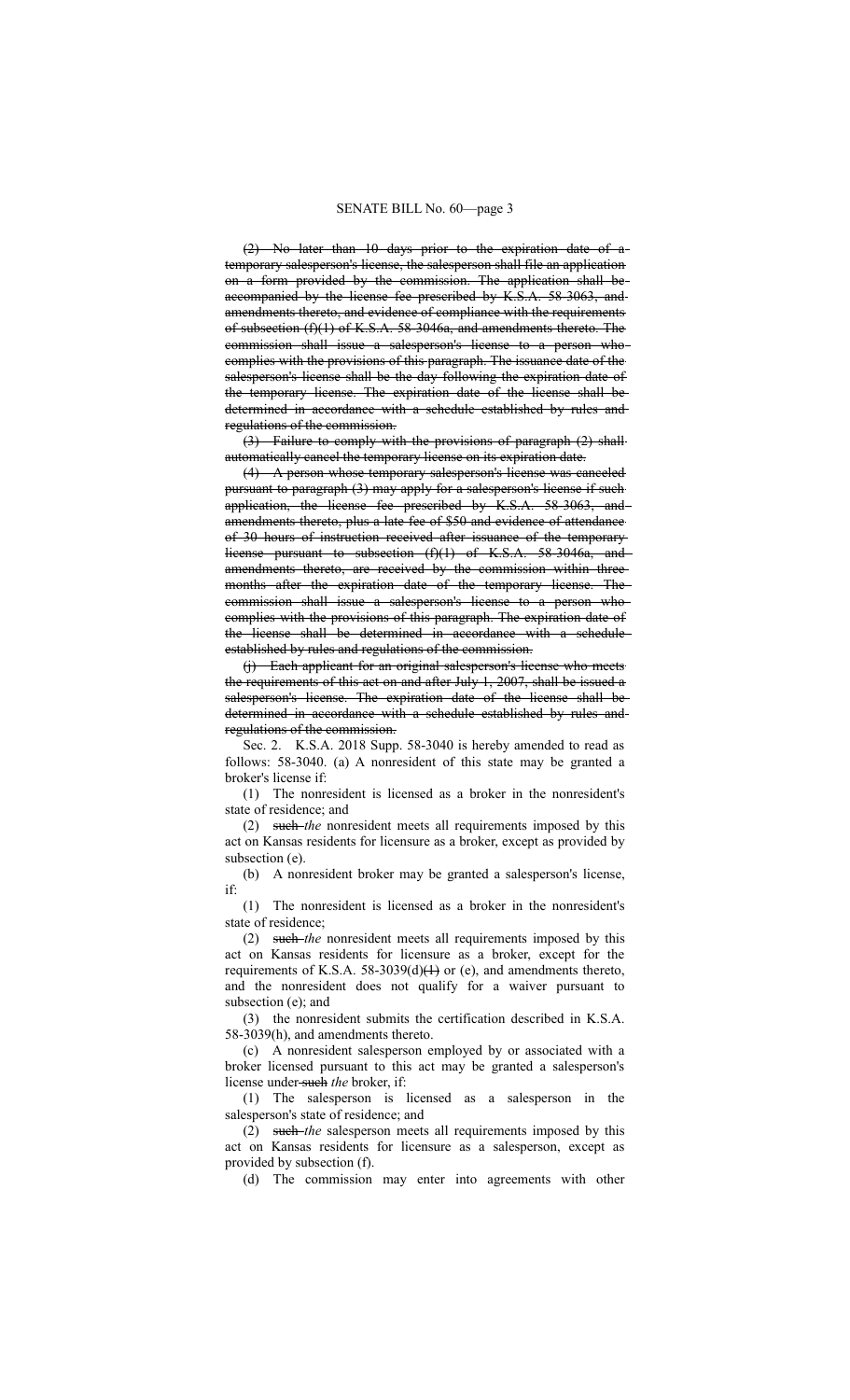jurisdictions as to the issuance of reciprocal licenses.

(e) The commission may waive the education provided by K.S.A. 58-3046a(b), and amendments thereto, the examination provided by K.S.A. 58-3039, and amendments thereto, and the experience provided by K.S.A. 58-3039(d) $(1)$  or (e), and amendments thereto, and issue an original broker's license to a nonresident or to a Kansas resident who holds a broker's license issued by another jurisdiction if, in the judgment of the commission, the applicant received equivalent education, passed an equivalent examination and obtained equivalent experience. The applicant shall meet all other requirements imposed by this act.

(f) The commission may waive the education provided by K.S.A. 58-3046a(a), and amendments thereto, and the examination provided by K.S.A. 58-3039, and amendments thereto, and issue an original salesperson's license to a nonresident or to a Kansas resident who holds a license issued by another jurisdiction if, in the judgment of the commission, the applicant received equivalent education and passed an equivalent examination. The applicant shall meet all other requirements imposed by this act.

(g) Prior to the issuance of a license to a nonresident, the applicant must agree in writing to abide by all provisions of this act with respect to the applicant's real estate activities within the state and submit to the jurisdiction of the commission and the state in all matters relating thereto. Such *The* agreement shall be filed with the commission and shall remain in force for so long as the nonresident is licensed by this state and thereafter with respect to acts or omissions committed while licensed as a nonresident.

(h) A nonresident licensed under this section shall be entitled to the same rights and subject to the same obligations as are provided in this act for Kansas residents, except that revocation or suspension of a nonresident's license in the nonresident's state of residence shall automatically cause the same revocation or suspension of such the nonresident's license issued under this act. No hearing shall be granted to a nonresident licensee where *whose* license is subject to such *the* automatic revocation or suspension except for the purpose of establishing the fact of revocation or suspension of the nonresident's license by the nonresident's state of residence.

Sec. 3. K.S.A. 2018 Supp. 58-3045 is hereby amended to read as follows: 58-3045. (a) Except for a temporary salesperson's license issued pursuant to subsection (i) of K.S.A. 58-3039, and amendments thereto, Each license issued or renewed by the commission shall expire on a date determined in accordance with a schedule established by rules and regulations of the commission, which date shall be not more than two years from the date of issuance or renewal. Except as otherwise provided by this act, applicants for issuance or renewal of a license must satisfy all applicable requirements prior to issuance or renewal of the license.

(b) (1) Except for a temporary salesperson's license issuedpursuant to subsection (i) of K.S.A. 58-3039, and amendments thereto, Each license shall be renewable upon the filing of a renewal application on or before the renewal date, which is the last calendar day of the month preceding the license expiration date. Such application shall be made on a form provided by the commission and accompanied by  $(A)$ the renewal fee prescribed by K.S.A. 58-3063, and amendments thereto<del>, and (B) evidence of compliance with the requirements of</del> K.S.A. 58-3046a, and amendments thereto, or the licensee's license with the licensee's request that the license be deactivated on the renewal date pursuant to K.S.A. 58-3049, and amendments thereto.

(2) Failure to comply with paragraph  $(1)$  on or before the renewal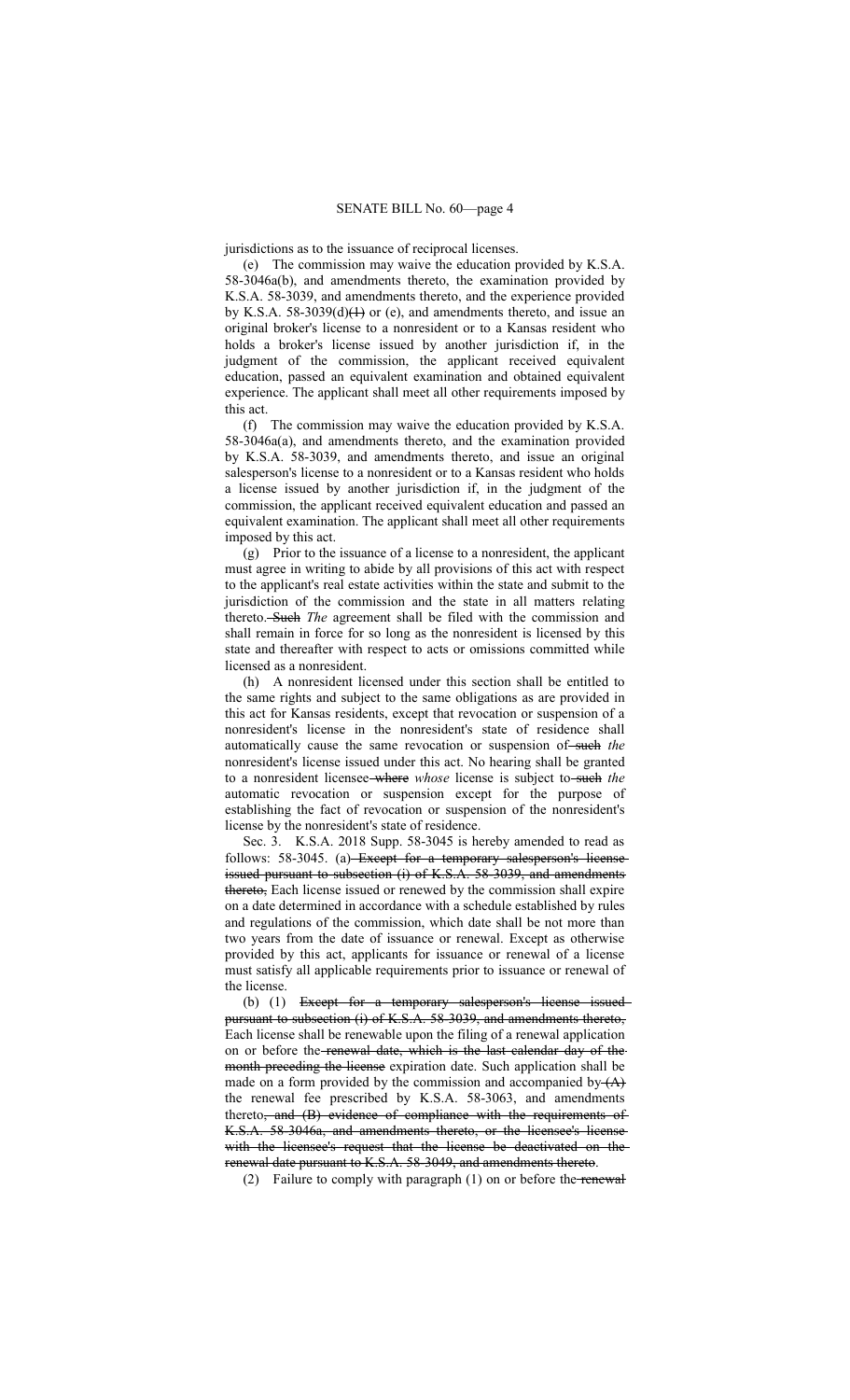*expiration* date will automatically-eaneel *expire* the license on the license expiration date unless the license is *reinstated and* renewed pursuant to subsection (c) prior to the expiration date.

(c) The commission may reinstate and renew the license of a licensee who has failed to comply with the requirements of subsection (b)(1) if within six months following the date of the expiration of the license, the licensee submits to the commission an application for late renewal. Such application shall be made on a form provided by the commission and shall be signed by the licensee. Except for late renewal of a license on deactivated status pursuant to K.S.A. 58-3049, and amendments thereto, such application also shall be signed by the licensee's supervising broker or branch broker, if applicable. Such application shall be accompanied by- $(1)$  evidence of compliance with K.S.A. 58-3046a, and amendments thereto, or a written request that such license be renewed on deactivated status pursuant to K.S.A. 58- 3049, and amendments thereto, and (2) payment of the renewal fee prescribed by K.S.A. 58-3063, and amendments thereto, plus a late fee of \$50 *\$100*.

(d) An application for renewal filed in compliance with the requirements of subsection (b) shall entitle the applicant to continue operating under the applicant's existing license after its specified expiration date, unless such license has been suspended or revoked and has not been reinstated or unless such license is restricted, until such time as the commission determines whether the application fulfills such requirements.

Sec. 4. K.S.A. 2018 Supp. 58-3046a is hereby amended to read as follows: 58-3046a. (a) Except as provided in K.S.A. 58-3040, and amendments thereto, any person who applies for an original license in this state as a salesperson shall submit evidence, satisfactory to the commission, of attendance of a principles of real estate course, of not less than 30 hours of instruction, approved by the commission and received *completed* within the 12 months immediately preceding the filing *receipt by the commission* of *the* application for salesperson's license. The commission may require the evidence to be furnished to the commission with the original application for license or it may require the applicant to furnish the evidence to the testing service designated by the commission as a prerequisite to taking the examination required by K.S.A. 58-3039, and amendments thereto. If the evidence is furnished to the testing service, the instruction shall have been received *completed* within 12 months immediately preceding the date of the examination.

(b) Except as provided in K.S.A. 58-3040, and amendments thereto, any person who applies for an original license in this state as a broker shall submit evidence, satisfactory to the commission, of attendance of 24 *a Kansas real estate fundamentals course, of not less than 30 and no more than 45* hours of instruction, approved by the commission and received within the 12 months immediately preceding the filing of application for broker's license. Such hours shall be in addition to any hours of instruction used to meet the requirements of subsection (c), (d), (e) or (f). The commission may require the evidence to be furnished to the commission with the original application for license, or it may require the applicant to furnish the evidence to the testing service designated by the commission as a prerequisite to taking the examination provided in K.S.A. 58-3039, and amendments thereto. If the evidence is furnished to the testing service, the instruction shall have been received *completed* within 12 months immediately preceding the date of the examination.

(c) Any person who applies for an original license in this state as a salesperson-on or after July 1, 2007, shall submit evidence, satisfactory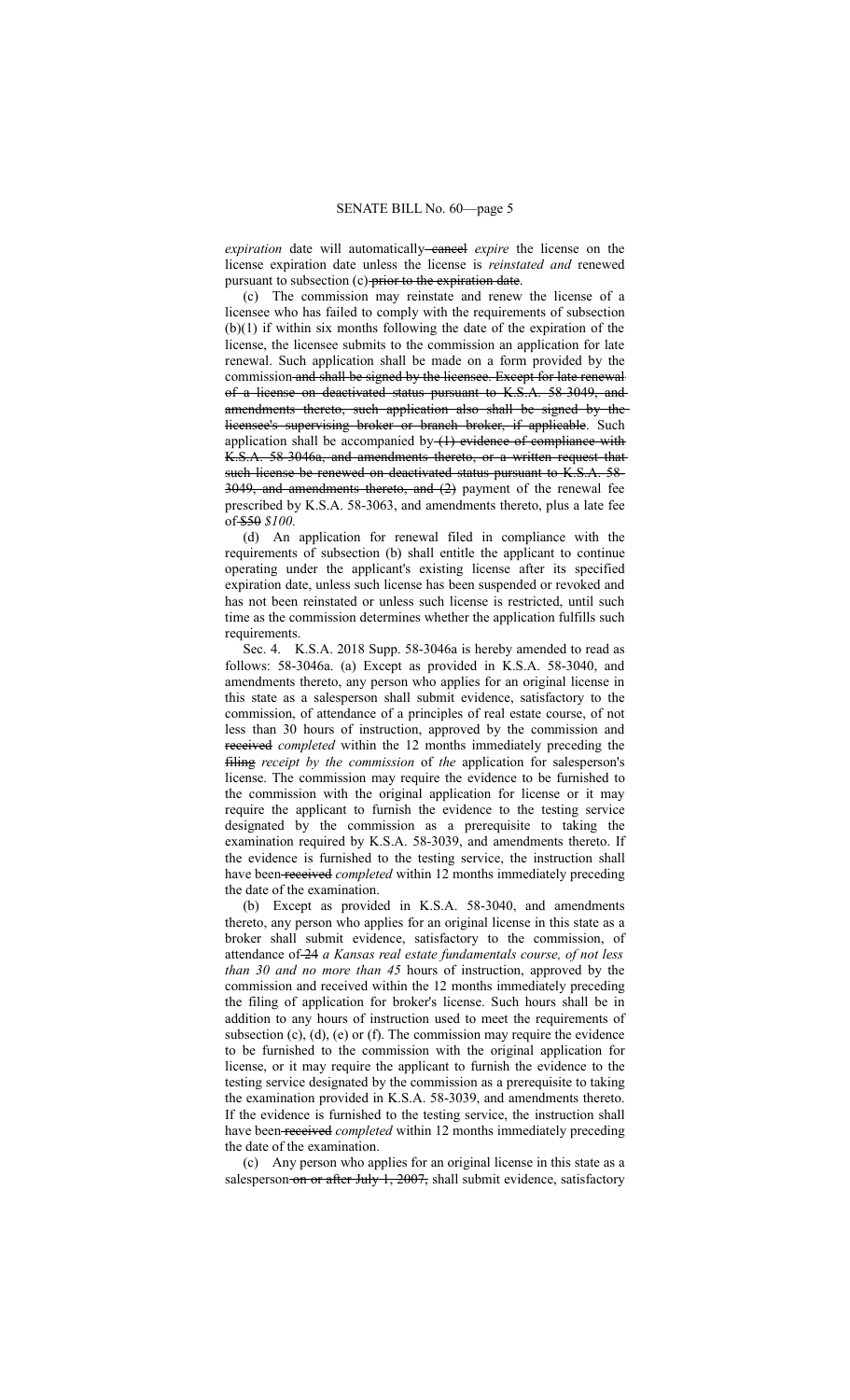to the commission, of attendance of a Kansas real estate practice course, of not less than 30 hours of instruction, approved by the commission and received *completed* within the six months immediately preceding the filing *receipt by the commission* of the application for licensure.

(d) *Any person who applies for an original license in this state as a broker on or after January 1, 2020, shall submit evidence, satisfactory to the commission, of attendance of a Kansas real estate management course, of not less than 30 and no more than 45 hours of instruction, approved by the commission and completed within the six months immediately preceding the receipt by the commission of the application for licensure. The hours shall be in addition to any hours of instruction used to meet the requirements of subsection (b), (c), (e) or (f).*

*(e)* Any person who applies for an original license in this state as a broker on or after July 1, 2007, who is a nonresident of Kansas or who is a resident of Kansas applying for licensure pursuant to K.S.A. 58- 3040(e), and amendments thereto, shall submit evidence, satisfactory to the commission, of attendance of a Kansas real estate course, of not less than four hours of instruction and received *completed* within the six months immediately preceding the filing of the application for licensure. Such course shall be approved by the commission and shall be specific to Kansas law with primary emphasis on issues that arise under the brokerage relationships in real estate transactions act, K.S.A. 58-30,101 et seq., and amendments thereto, and rules or regulations adopted thereunder.

(e)*(f)* At or prior to each renewal *license expiration* date established by the commission, any person who is licensed in this state as a broker or as a salesperson shall submit evidence, satisfactory to the commission, of attendance of not less than 12 hours of continuing education approved by the commission and received *completed after issuance of the license and* during the renewal period. *This requirement shall not apply to a license on deactivated status pursuant to K.S.A. 58- 3047, and amendments thereto.*

(f) Any person who obtains a temporary license in this state as a salesperson prior to July 1, 2007, shall submit evidence, satisfactory to the commission, of attendance of courses of instruction approved by the commission as follows:

(1) No later than ten days prior to the expiration date of the temporary license, 30 hours of instruction received after the date of licensure.

(2) At or prior to the first renewal of a license issued pursuant to K.S.A. 58-3039, and amendments thereto, 12 hours of continuing education received during the renewal period. Such evidence shall not be required until the second license renewal if the license expires less than six months after issuance.

(3) At or prior to each license renewal thereafter, 12 hours of continuing education received during the renewal period.

 $(g)$  Any person who qualifies for original licensure salesperson pursuant to K.S.A. 58-3039, and amendments thereto, on or after July 1, 2007, shall not be required to comply with subsection (e) until the second license renewal period if the license expires less than six months after it is issued.

 $(\text{h})(g)$  Except for courses reviewed pursuant to subsection  $(\text{k})$  (j), courses of instruction required by this section shall be courses approved by the commission and offered by:

(1) An institution which is accredited by the north central association of colleges and secondary schools accrediting agency;

(2) a technical college as defined by K.S.A. 74-32,407, and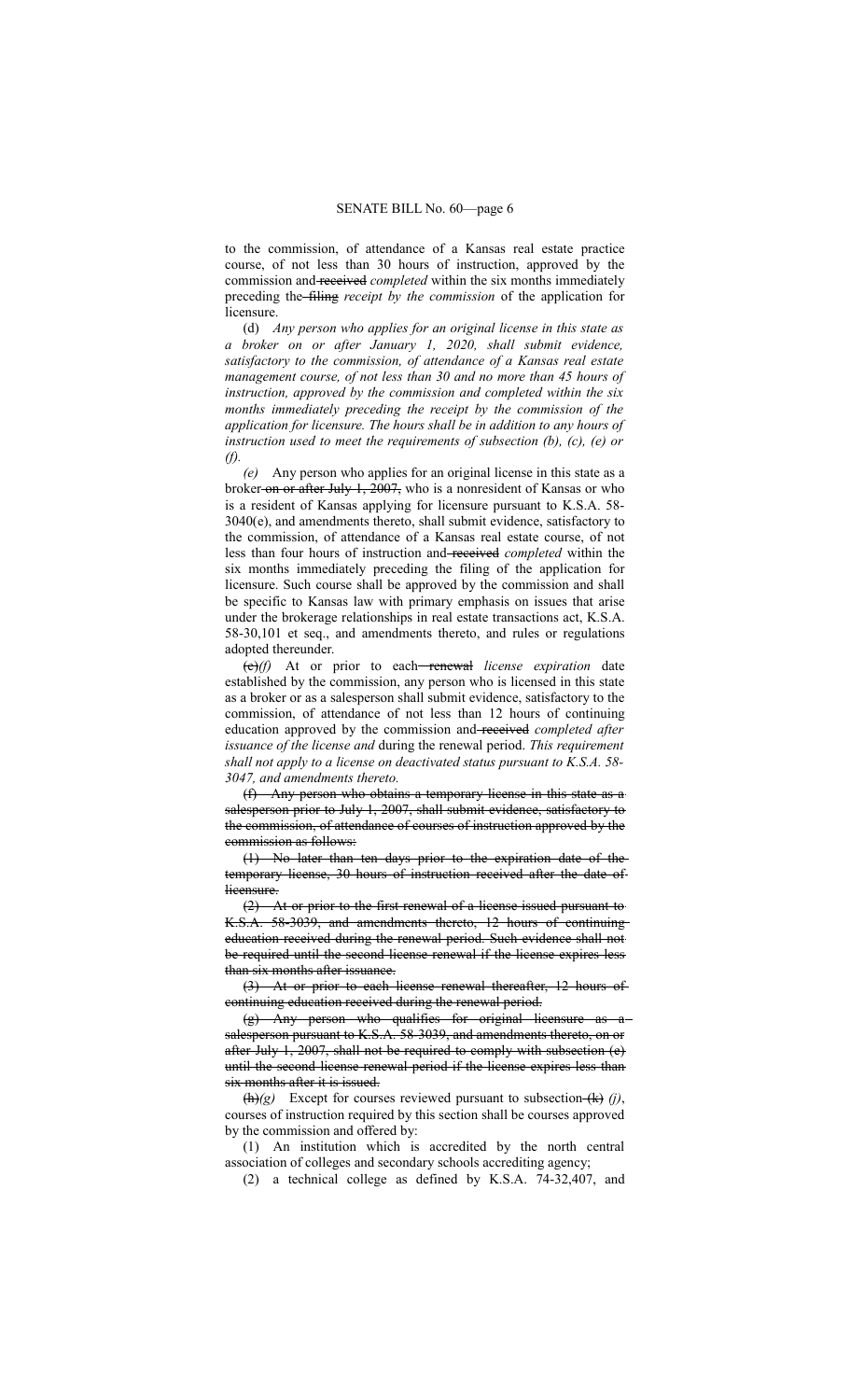amendments thereto;

(3) a private or out-of-state postsecondary educational institution which has been issued a certificate of approval pursuant to the Kansas private and out-of-state postsecondary educational institution act;

(4) any agency of the state of Kansas;

(5) a similar institution, approved by the commission, in another state; or

(6) an entity, approved by the commission, to provide continuing education.

 $\overrightarrow{(h)}$  The commission shall adopt rules and regulations to: (1) Prescribe minimum curricula and standards for all courses offered to fulfill education requirements of this act; (2) designate a course of study to fulfill any specific requirement, which may include a testing requirement; (3) prescribe minimum qualifications for instructors of approved courses; and (4) establish standards and procedures for approval of courses and instructors, monitoring courses, advertising, registration and maintenance of records of courses, and withdrawal of approval of courses and instructors.

 $(j)(i)$  The commission may approve distance education courses consisting solely or primarily of instruction provided online or in other computer-assisted formats, or by correspondence, audiotape, videotape or other media. For the purposes of this section, attendance of one hour of instruction shall mean 50 minutes of classroom instruction or the equivalent thereof in distance education study as determined by the commission.

 $(k)(j)$  Courses of instruction required by this section shall be courses approved by the commission either before or after their completion. The commission may give credit toward the 12 hours of continuing education required by subsection  $(e)$  or (f) to any licensee who submits an application for course review obtained from the commission and pays the fee prescribed by K.S.A. 58-3063, and amendments thereto, if, in the judgment of the commission, the course meets the objectives of continuing education.

 $(H)(k)$  The commission shall publish-annually a list of-educational institutions and entities and the courses offered by them in this state which are approved by the commission.

 $(m)(l)$  No license shall be issued or renewed unless the applicable requirements set forth in this section are met within the time prescribed.

Sec. 5. K.S.A. 2018 Supp. 58-3047 is hereby amended to read as follows: 58-3047. (a) The commission shall issue a license as broker or salesperson to each applicant who is qualified under and complies with all provisions of this act and rules and regulations adopted hereunder. The form of license shall be prescribed by the commission.

(b) A salesperson's or associate broker's license shall be delivered or mailed to the *in the control of their* supervising broker or branch broker, if applicable, and shall be kept in the custody and control of such broker until canceled or until the salesperson or associate broker leaves employment by or association with the broker *until deactivated by the commission at the request of the salesperson or associate broker or the supervising broker or branch broker*.

(c) Immediately upon the termination of a salesperson or associate broker from employment by or association with a broker, the supervising broker or branch broker, if applicable, shall return suchsalesperson's or associate broker's license to the commission for cancellation *The supervising broker or branch broker shall immediately notify the commission of the termination of employment or association with a salesperson or associate broker and request deactivation of the salesperson's or associate broker's license*. A license canceled *deactivated* but not suspended or revoked may be reinstated at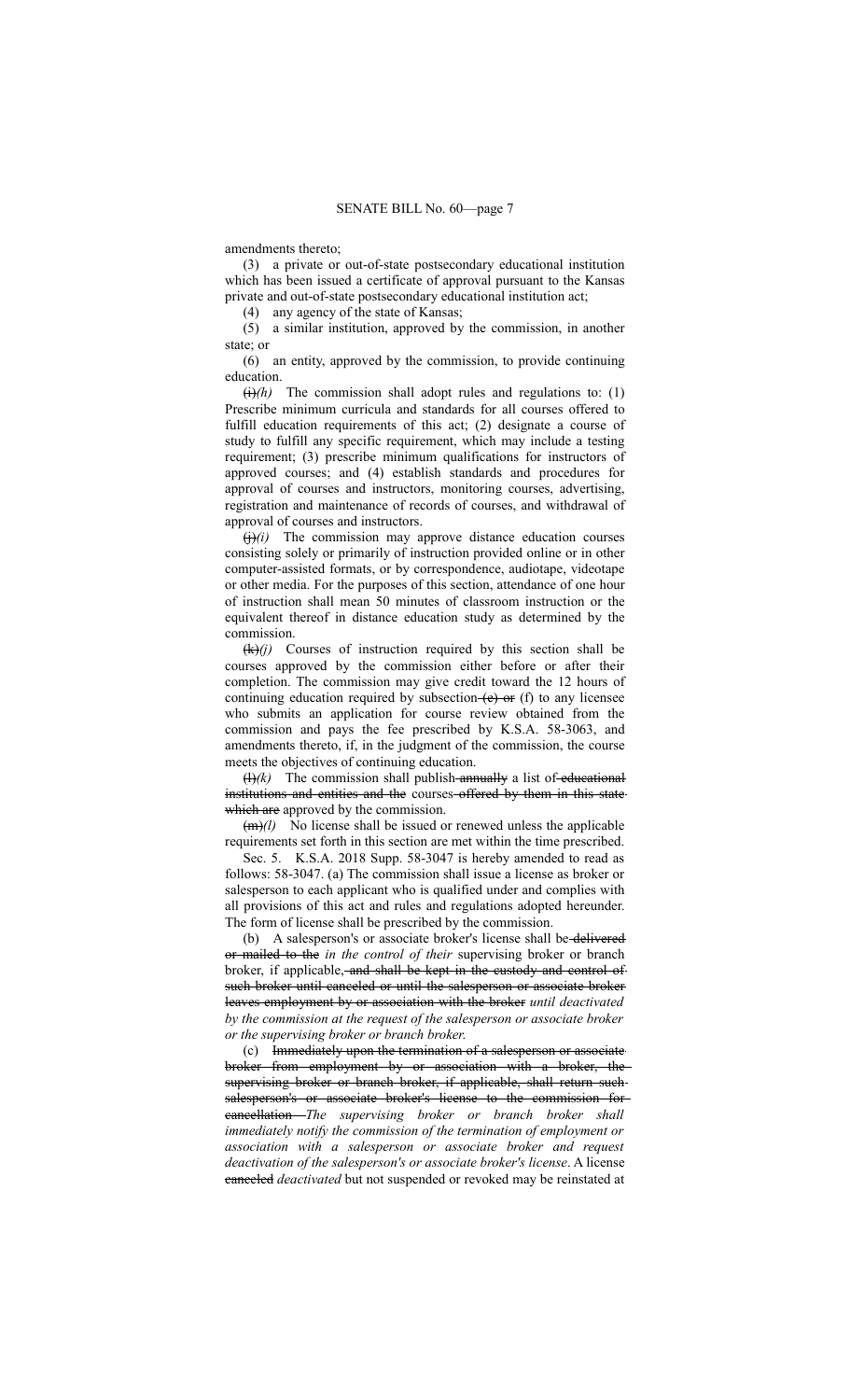any time during the period for which it was issued upon receipt of the fee for reinstatement prescribed by K.S.A. 58-3063, and amendments thereto, and an application therefor. Such application shall be made on a form provided by the commission-and shall be signed by the licensee and the licensee's supervising broker or branch broker, if applicable.

(d) Upon a change in a supervising broker's name, business name or trade name for the primary office or a change in the location of a supervising broker's office, the supervising broker shall, within 10days, return to the commission together with the reinstatement fee prescribed by K.S.A. 58-3063, and amendments thereto, for cancellation and reinstatement under the new name or location of the supervising broker: (1) The license of the supervising broker; (2) the license of any other broker who is associated with the supervising broker and whose license requires reinstatement under the new name or location; and (3) the licenses of all salespersons and associate brokers employed by or associated with the supervising broker.

(e) The supervising broker of the primary office shall be responsible for ensuring that the branch broker complies with subsections (f) and (l).

(f) Upon a change in a supervising broker's name, business name or trade name for the primary office or a change in the location of a branch broker's office, the branch broker shall, within 10 days, return to the commission, for cancellation and reinstatement under the new name for the primary office and branch office or location of the branch office, the license of the branch broker and the licenses of all salespersons and associate brokers assigned to the branch office, together with the reinstatement fee prescribed by K.S.A. 58-3063, and amendments thereto.

(g) (1) To change the broker designated as the branch broker or supervising broker of an office, the supervising broker shall, within 10 days, notify the commission on a form approved by the commission. Except as provided in paragraphs (2), (3) or (4), the supervising broker shall return to the commission, for cancellation and reinstatement, the licenses of the current broker and new broker, together with the reinstatement fee prescribed by K.S.A. 58-3063, and amendments thereto.

(2) The license of a broker is not required to be returned to the commission for cancellation and reinstatement if the broker is:

(A) An associate broker in the primary office and will function as the supervising broker; or

(B) an associate broker in the branch office and will function as the branch broker.

(3) The license of a supervising broker is not required to be returned to the commission for cancellation and reinstatement if the broker will continue to be associated or employed by the primary office as an associate broker.

(4) The license of a branch broker is not required to be returned to the commission for cancellation and reinstatement if the broker will continue to be associated or employed by the branch office as an associate broker.

(h)(d) If a-salesperson's or associate broker's employment orassociation with a supervising broker is terminated by the supervising broker *supervising broker or branch broker requests a salesperson's or associate broker's license to be deactivated* for *a* violation of this act or rules and regulations adopted hereunder, or the brokerage relationships in real estate transactions act or rules and regulations adopted thereunder, the supervising broker *or branch broker* shall submit a written statement to the commission, within 10 days, setting forth the alleged facts that were involved. *The supervising broker of the primary*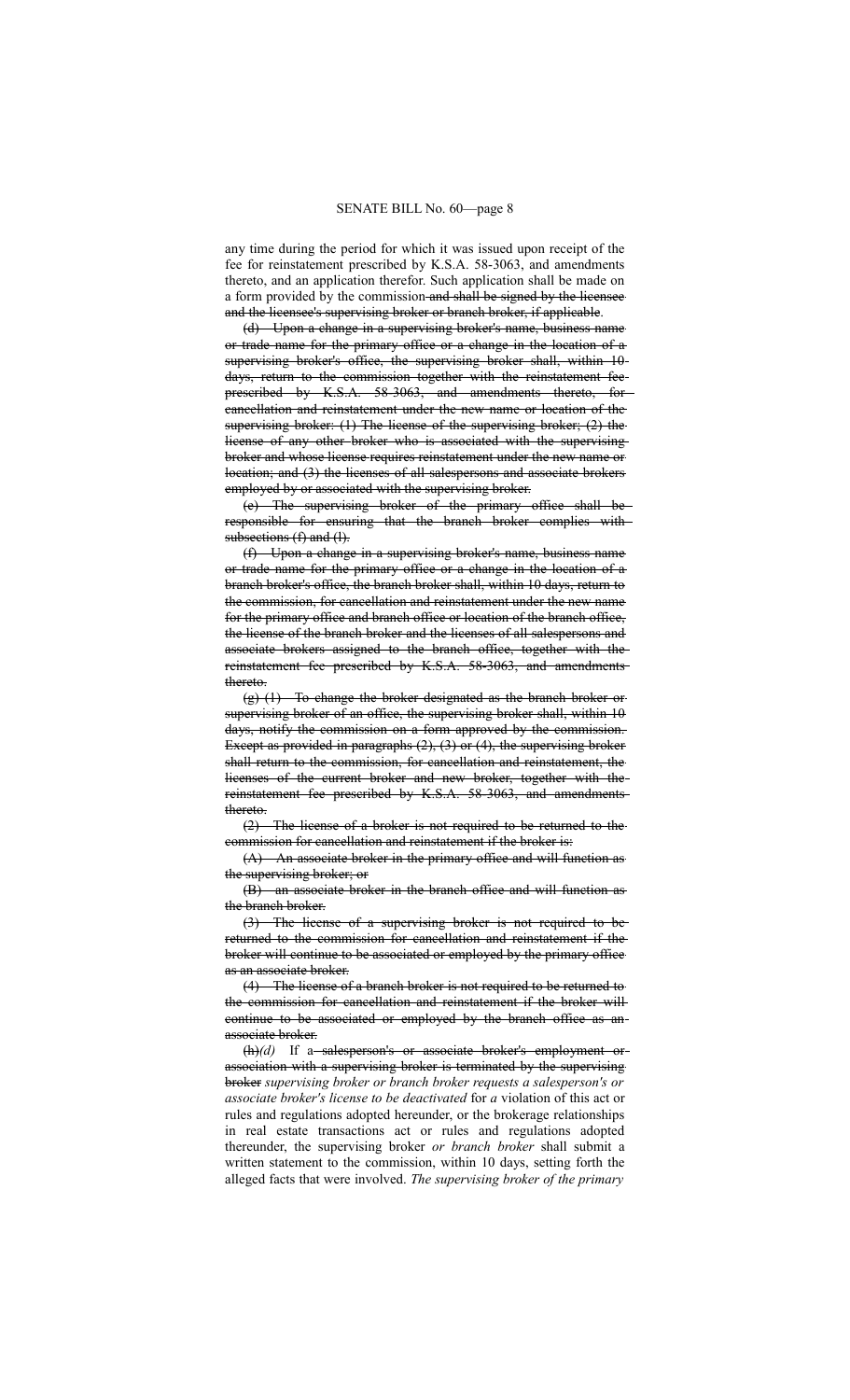## *office shall be responsible for ensuring that the branch broker complies with this subsection.*

(i) If a salesperson's or associate broker's employment or association with a branch broker is terminated by the branch broker for violation of this act or rules and regulations adopted hereunder, or the brokerage relationships in real estate transactions act or rules and regulations adopted thereunder, the branch broker shall submit a written statement to the commission, within 10 days, setting forth the alleged facts that were involved.

(j) When a termination occurs pursuant to subsections (h) or (i) and a real estate transaction is involved, the duty to report shall apply whether the salesperson or associate broker acted as an agent, transaction broker or as a principal in the transaction.

(k) Upon closure of a primary office, the supervising broker shall, within 10 days, notify the commission of the closure of the office and return to the commission the supervising broker's license and the licenses of all salespersons or associate brokers employed by or associated with the primary office for the following:

(1) Cancellation and reinstatement if the supervising broker has paid the appropriate fee and filed the appropriate form with the commission for purposes of the supervising broker becoming employed by or associated with a new supervising broker or branch broker;

(2) cancellation and reinstatement if the salesperson or associate broker has paid the appropriate fee and filed the appropriate form with the commission for purposes of the salesperson or associate broker becoming employed by or associated with a new supervising broker or branch broker; or

(3) placement of each license on inactive status.

(l) Upon closure of a branch office, the branch broker shall, within 10 days, notify the commission of the closure of the office and return to the commission the branch broker's license and the licenses of all salespersons or associate brokers employed by or associated with the branch office for the following:

(1) Cancellation and reinstatement if the branch broker has paid the appropriate fee and filed the appropriate form with the commission for purposes of the branch broker becoming employed by or associated with a new supervising broker or branch broker;

(2) cancellation and reinstatement if the salesperson or associate broker has paid the appropriate fee and filed the appropriate form with the commission for purposes of the salesperson or associate broker becoming employed by or associated with a new supervising broker or branch broker; or

#### (3) placement of each license on inactive status

*(e) A license deactivated for a period of not more than two years and that is not suspended or revoked shall be reinstated if the licensee complies with the requirements of K.S.A. 58-3046a, and amendments thereto, for the immediately preceding license period and pays the fee for reinstatement prescribed by K.S.A. 58-3063, and amendments thereto, and an application therefor. Such application shall be made on a form provided by the commission.*

*(f) A license deactivated for a continuous period of more than two years and not more than five years and that is not suspended or revoked shall be reinstated if the licensee submits evidence, satisfactory to the commission, of attendance at continuing education approved by the commission that totals six additional hours of instruction for each full year that the license has been on deactivated status, pays the fee for reinstatement prescribed by K.S.A. 58-3063, and amendments thereto, and an application therefor. Such application shall be made on a form provided by the commission.*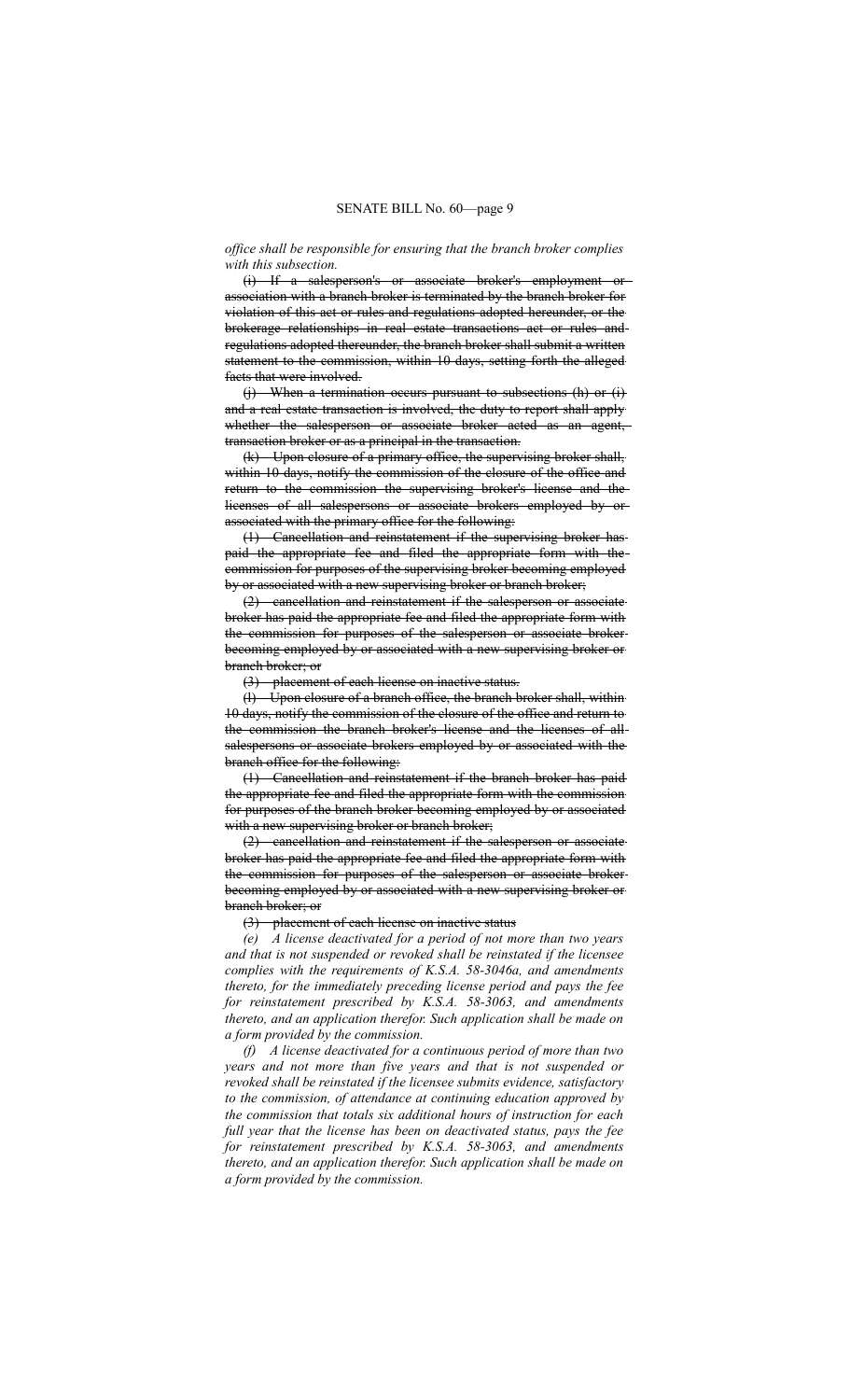*(g) A license deactivated for a continuous period of more than five years and that is not suspended or revoked shall be reinstated if the licensee meets the examination requirements for an original applicant, submits evidence, satisfactory to the commission, of attendance at courses of instruction approved by the commission that totals six additional hours of instruction for each full year that the license has been on deactivated status, pays the fee for reinstatement prescribed by K.S.A. 58-3063, and amendments thereto, and an application therefor. Such application shall be made on a form provided by the commission.*

*(h) A licensee whose license is deactivated shall not be entitled to act in any capacity for which a license is required, until the licensee's license has been reinstated*.

Sec. 6. K.S.A. 2018 Supp. 58-3060 is hereby amended to read as follows: 58-3060. (a) Each licensed resident broker shall have and maintain a principal place of business *primary office* in the state of Kansas, or in an adjoining state with the written permission of the commission, which shall serve as such broker's primary office for the transaction of business. Each licensed nonresident broker shall have and maintain a principal place of business *primary office* in the broker's state of residence or in the state of Kansas-which shall serve as such broker's primary office for the transaction of business.

(b) A supervising broker shall be designated to supervise the primary office and the activities of salespersons and associate brokers assigned to the primary office. Each additional office or place of business, other than the primary office, shall be designated a branch office and a branch broker shall be designated to supervise such office and the activities of salespersons and associate brokers assigned to such office.

(c) A branch broker's license and those of salespersons and associate brokers assigned to the branch office shall be displayed in the branch office. All other licenses of brokers, salespersons and associate brokers shall be displayed in the broker's primary office.

(d) A *supervising* broker shall give written notice to the director commission within five days of any change in-location of any office of the broker, by returning licenses for cancellation and reinstatement under the new location as provided by K.S.A. 58-3047, and amendments thereto *the:*

- *(1) Supervising broker's name;*
- *(2) business name;*
- *(3) trade name;*
- *(4) location of any office of the broker; or*

*(5) broker designated as the branch broker or supervising broker of an office*.

*(d) A supervising broker shall give written notice to the commission within five days of closure of a primary office or branch office. The commission shall place each license that is still affiliated with the closed office, at the time of closure, on inactive status unless that license is affiliated with another office.*

(e) The requirement of maintaining an office as provided by this section shall not apply to an associate broker, to a broker whose license is on deactivated status or to an officer, member, partner, shareholder or employee of an association, corporation, limited liability company, limited liability partnership, partnership or professional corporation who is not designated as the supervising broker of an office of the association, corporation, limited liability company, limited liability partnership, partnership or professional corporation.

*(f) A primary office may be in the supervising broker's residence. A branch office may be in the branch broker's residence.*

Sec. 7. K.S.A. 2018 Supp. 58-3063 is hereby amended to read as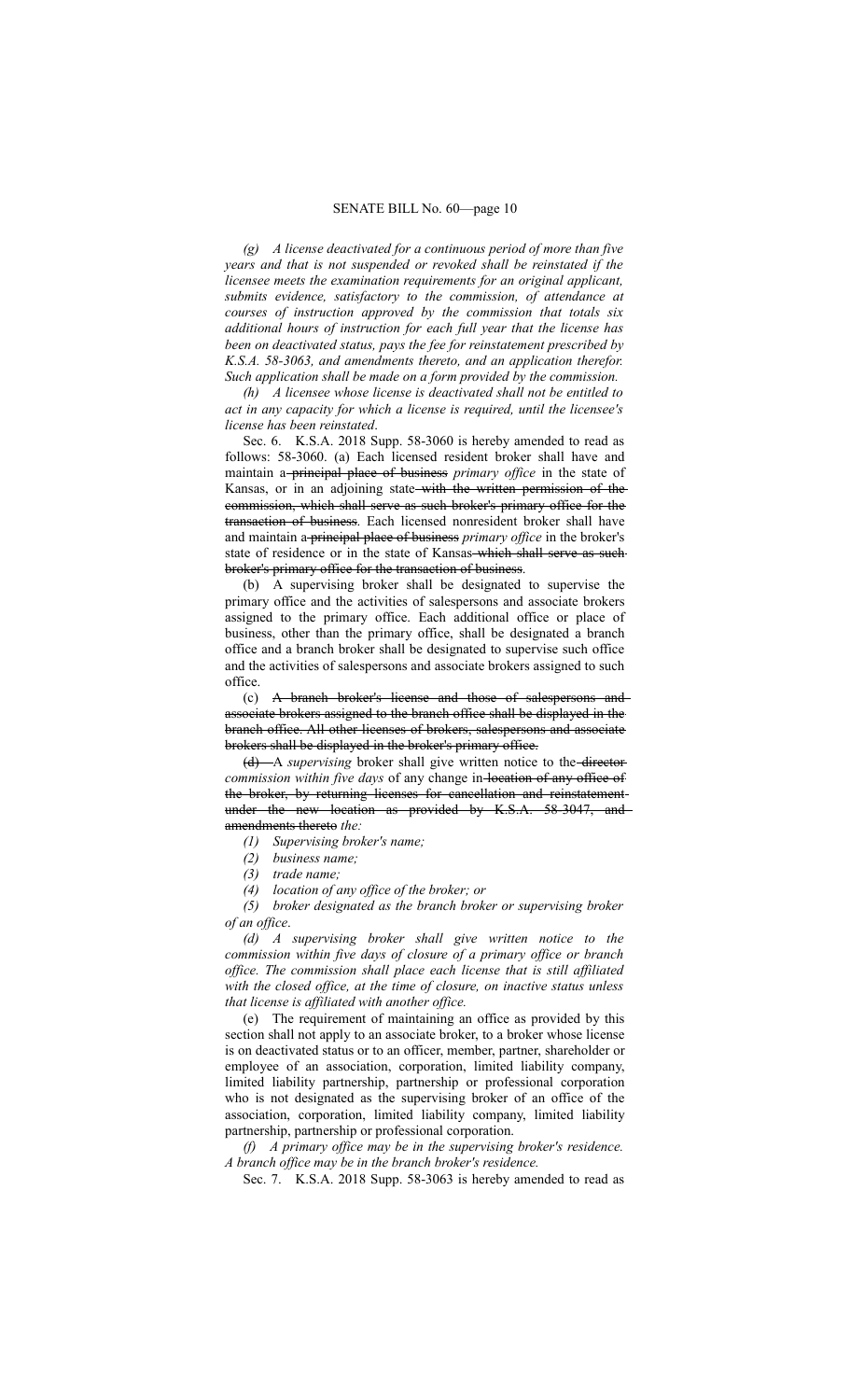follows: 58-3063. (a) The commission shall adopt rules and regulations fixing the amounts of the fees provided for by this act, subject to the following:

(1) For any examination required for licensure, a fee in an amount equal to the actual cost of the examination and the administration thereof.

(2) For any criminal history record check required for licensure, a fee in the amount necessary to reimburse the commission for the cost of administering the criminal history record check.

(3) For submission of an application for an original salesperson's license, an amount not exceeding \$25.

(4) For submission of an application for an original broker's license, an amount not exceeding \$50.

(5) For an original salesperson's license, a-prorated fee based on a two-year amount not exceeding \$150.

(6) For an original broker's license, a prorated fee based on a twoyear amount not exceeding \$200.

(7) For renewal of a salesperson's license, a fee based on a twoyear amount not exceeding \$150.

(8) For renewal of a broker's license, a fee based on a two-year amount not exceeding \$200.

(9) For reinstatement of a license which has been deactivated-or which has been canceled pursuant to K.S.A. 58-3047(c), and amendments thereto, or by reason of termination of a salesperson, an amount not exceeding \$15.

(10) For reinstatement of all licenses canceled pursuant to K.S.A. 58-3047(d) or (f), and amendments thereto, an amount not exceeding \$7.50 for each license canceled.

(11) For issuance of a duplicate license, an amount not exceeding \$10.

(12) For certification of licensure to another jurisdiction, an amount not exceeding \$10.

(13) For approval of a course of instruction submitted by a course provider pursuant to K.S.A. 58-3046a, and amendments thereto, an amount not exceeding \$75.

(14) For renewal of an approved course of instruction pursuant to K.S.A. 58-3046a, and amendments thereto, an amount not exceeding \$15.

(15)*(11)* For approval of a course of instruction submitted by any licensee for credit toward the 12 hours of additional instruction required by K.S.A. 58-3046a, and amendments thereto, an amount not less than \$10 nor more than *exceeding* \$20, as determined by the commission.

(16) For a temporary salesperson's license, an amount not exceeding \$25.

 $(17)(12)$  For each branch office opened or established-after July 1, 2006, an amount not exceeding \$100.

(18)*(13)* For each primary office of a company created or established by a supervising broker-after July 1, 2006, an amount not exceeding \$100.

(19) For certification of a licensee's education history under K.S.A. 58-3046a, and amendments thereto, an amount not exceeding \$25.

(20) For certification of licensure of a professional corporation, an amount not exceeding \$25.

(21) For each additional primary or branch office at which a salesperson or an associate, supervising or branch broker is associated or employed, if such person is associated or employed by more than one primary or branch office, an amount not exceeding \$50, to be paid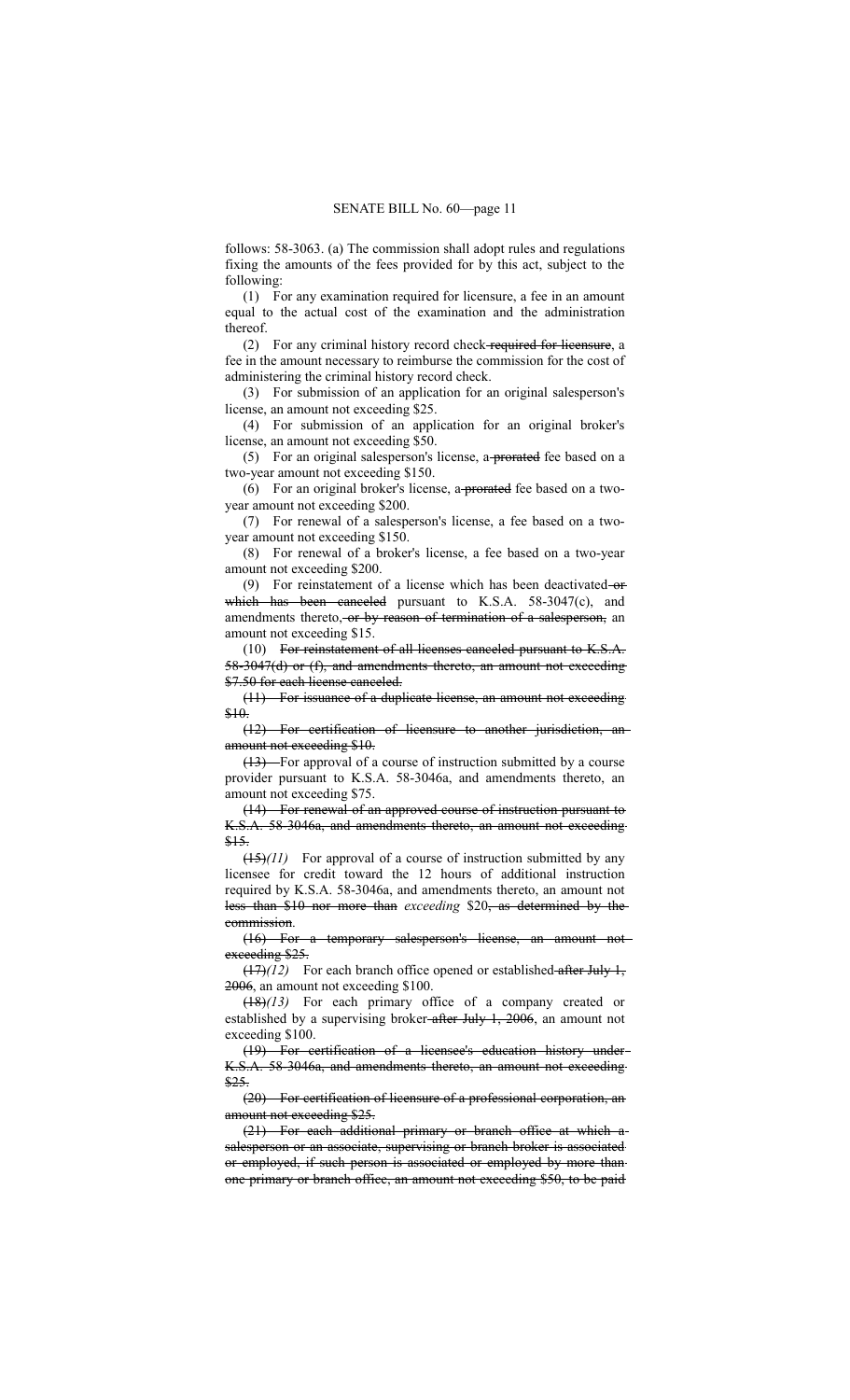by such salesperson or broker.

(b) For each prorated fee, the commission shall establish monthly amount, rounded off to the nearest dollar, and shall compute the fee from the last calendar day of the month in which the license is issued to the expiration date of the license.

 $(e)(b)$  Subject to the limitations of this section, the commission shall fix the fees provided for by this section in the amounts necessary to administer and enforce this act.

 $(d)$  (c) The fees provided for by this section shall be applicable regardless of the type of license.

Sec. 8. K.S.A. 2018 Supp. 58-3080 is hereby amended to read as follows: 58-3080. (a) Except as provided in subsection  $(e)$ , When the license of a supervising broker or branch broker expires or is deactivated, the licenses of all licensees associated with or employed by the supervising broker or branch broker shall automatically be placed on inactive status within five calendar days after written notice is issued by the commission to the associated or employed licensee unless notification is provided to the commission prior to the expiration date of the license or the date the license is deactivated that another broker will assume the role as the supervising broker or branch broker-or, the licensee transfers to another supervising broker or branch broker *or the licensee is currently associated or employed with another broker. If deemed in the public interest until pending transactions are closed, the commission may authorize another broker to act as the supervising or branch broker during any period of deactivation*.

(b) If notification is not received by the commission prior to the expiration date or deactivation date of the supervising broker's or branch broker's license that another broker will act as supervising broker or branch broker, the supervising broker or branch broker whose license expires or is deactivated shall return to the commission the licenses of all licensees associated or employed by the supervising broker or branch broker before or immediately upon the expiration date or deactivation date of the supervising broker's or branch broker's license.

(c) If deactivation is a condition imposed upon the license of a supervising broker or a branch broker by order of the commissionpursuant to K.S.A. 58-3050, and amendments thereto, the commission may authorize another broker to act as the supervising broker or branch broker during the period of deactivation. If another broker is not authorized to act as the supervising broker or branch broker during the period of deactivation, the supervising broker or branch broker shall return to the commission the licenses of all licensees associated with or employed by the supervising broker or branch broker within five calendar days of the effective date of the commission's order of deactivation.

(d) The provisions of this section shall be a part of and supplemental to the Kansas real estate brokers' and salespersons' license act.

Sec. 9. K.S.A. 2018 Supp. 58-3081 is hereby amended to read as follows: 58-3081. (a) When the license of a supervising broker or branch broker is suspended or revoked, the licenses of all licensees associated with or employed by the supervising broker or branch broker shall automatically be placed on inactive status within five calendar days after written notice is issued by the commission to the associated or employed licensee for the duration of the suspension or revocation, unless the licensee transfers to another supervising broker or branch broker *or the licensee is currently associated or employed with another broker*. If deemed in the public interest until pending transactions are closed, the commission may authorize another broker to act as the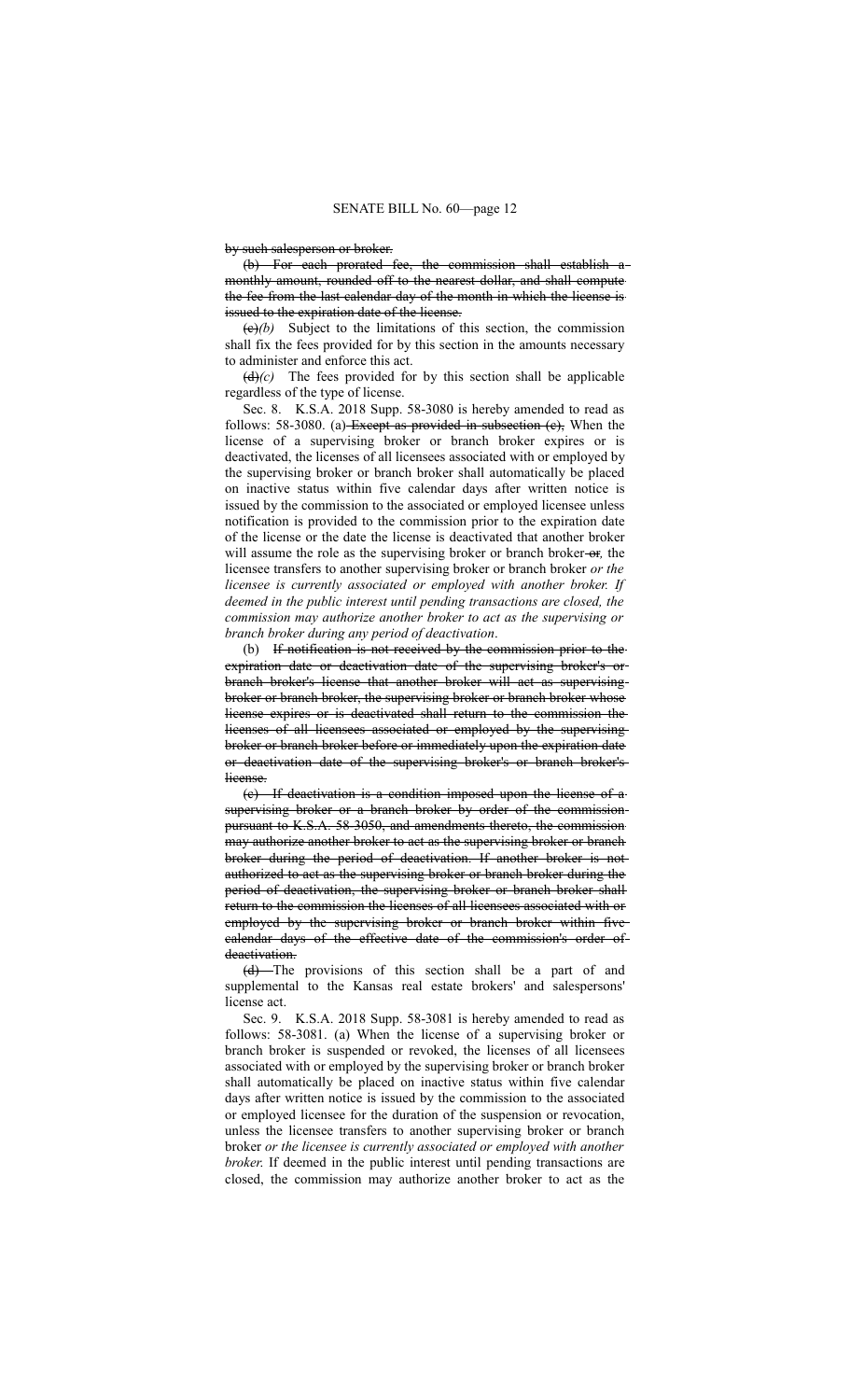supervising or branch broker during any period of suspension or revocation.

(b) If another broker is not authorized by the commission to act as the supervising broker or branch broker during the period of suspension or revocation, the supervising broker or branch broker whose license is suspended or revoked shall return to the commission the licenses of all licensees associated or employed by the supervising broker or branch broker within five calendar days of the effective date of the order of suspension or revocation.

(c) The provisions of this section shall be a part of and supplemental to the Kansas real estate brokers' and salespersons' license act.

Sec. 10. K.S.A. 74-4202 is hereby amended to read as follows: 74- 4202. (a) Within 30 days after the appointment of the members to be regularly appointed within any year, the commission shall meet in the city of Topeka for the purpose of organizing by selecting from its membership a chairperson and such other officers as the commission may deem necessary and appropriate *At the first meeting of the commission after January 1 of each year, or as required thereafter, the members shall elect a chairperson and a vice-chairperson from its membership. The members elected shall serve for a term of one year or the remainder of the term, as the case may be. The vice-chairperson shall exercise all of the powers of the chairperson in the absence of the chairperson*. A majority of the members of the commission shall constitute a quorum for the exercise of the powers or authority conferred upon it.

(b) The commission shall receive applications for, and issue licenses to, brokers and salespersons, as provided in the real estate brokers' and salespersons' license act and shall administer the provisions of this act and the brokerage relationships in real estate transactions act. The commission may do all things necessary and convenient for carrying into effect the provisions of the acts and may adopt rules and regulations-not inconsistent *consistent* with the acts. For the purpose of the acts, the commission shall make all necessary investigations, and every licensee shall furnish to the commission such evidence as the licensee may have as to any violation the acts or any rules and regulations adopted under the acts. The commission may enforce any order by an action in the district court of the county where the alleged violator resides or where the violation allegedly occurred.

(c) Each member of the commission shall be paid compensation, subsistence allowances, mileage and other expenses as provided in K.S.A. 75-3223, and amendments thereto.

(d) The commission shall hold meetings and hearings in the city of Topeka or at such places as it shall determine at such times as it may designate and on request of two or more of its members.

(e) The commission shall maintain an office in the city of Topeka, and all files, records and property of the commission shall at all times be and remain therein.

(f) The commission shall adopt a seal by which it shall attest its proceedings. Copies of all records and papers required by law or the commission to be filed in the office of the commission, when duly certified by the director, assistant director or chairperson of the commission and attested by the seal of the commission, shall be received in evidence in all courts of the state of Kansas equally and with like effect as the originals.

Sec. 11. K.S.A. 58-3049 and 74-4202 and K.S.A. 2018 Supp. 58- 3039, 58-3040, 58-3045, 58-3046a, 58-3047, 58-3060, 58-3063, 58- 3080 and 58-3081 are hereby repealed.